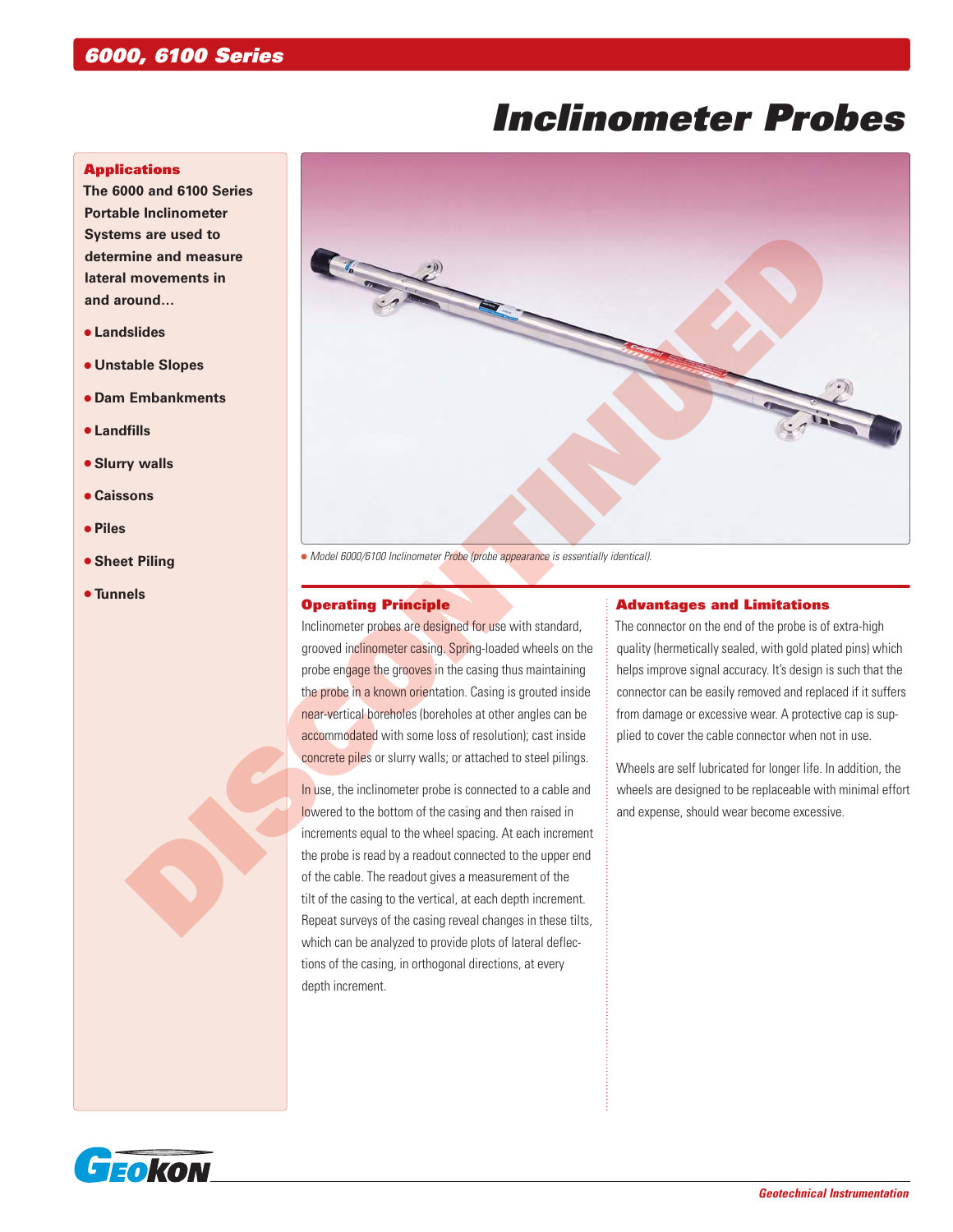

#### Technical Specifications

| The                                                                                                                                                                                                                                      |                                                                                                                                                                                                                                                                                                                                                                                                                                                                                                                                                                                                                                                                                                                                               |  |                                                                                                                                                     |  |                                                                                                                                                                                                                                                                                                                                                                                                                                                                                                                                                                                                                                                                                                                                                                                                                                                                                     |
|------------------------------------------------------------------------------------------------------------------------------------------------------------------------------------------------------------------------------------------|-----------------------------------------------------------------------------------------------------------------------------------------------------------------------------------------------------------------------------------------------------------------------------------------------------------------------------------------------------------------------------------------------------------------------------------------------------------------------------------------------------------------------------------------------------------------------------------------------------------------------------------------------------------------------------------------------------------------------------------------------|--|-----------------------------------------------------------------------------------------------------------------------------------------------------|--|-------------------------------------------------------------------------------------------------------------------------------------------------------------------------------------------------------------------------------------------------------------------------------------------------------------------------------------------------------------------------------------------------------------------------------------------------------------------------------------------------------------------------------------------------------------------------------------------------------------------------------------------------------------------------------------------------------------------------------------------------------------------------------------------------------------------------------------------------------------------------------------|
| • Model 6000 Inclinometer Probe.                                                                                                                                                                                                         |                                                                                                                                                                                                                                                                                                                                                                                                                                                                                                                                                                                                                                                                                                                                               |  | • Model 6100 MEMS Inclinometer Probe.                                                                                                               |  |                                                                                                                                                                                                                                                                                                                                                                                                                                                                                                                                                                                                                                                                                                                                                                                                                                                                                     |
| axis in the plane of the spring-loaded wheels, the other at 90 degrees.<br>it is very important to handle the probe with care at all times.<br><b>Technical Specifications</b><br>Standard Range <sup>1</sup><br>Sensors<br>Output @ 30° | The Model 6000 Inclinometer Probe is designed to measure the tilt of vertical<br>inclinometer casing at selected depth increments, consists of a waterproof, stain-<br>less steel housing, and contains two force-balanced accelerometers, one with its<br>At the base of the probe there is a rubber cushion designed to reduce shock load-<br>ing on the accelerometer should the probe be dropped on to a solid surface. The<br>accelerometers are capable of withstanding a certain amount of rough handling<br>(shocks < 1000 g) but allowing the probe to fall against hard surfaces can perma-<br>nently damage the accelerometer requiring expensive factory repairs. Therefore,<br>±53°<br>2 force-balanced accelerometers<br>±5 VDC |  | force-balanced accelerometers.<br>important to handle the probe with care at all times.<br>*Special sensors for inclined slopes are not reversible. |  | The Model 6100 MEMS Inclinometer Probe is identical to the Model 6000.<br>that it uses two MEMS (Micro Electro Mechanical Sensors) in place of the<br>At the base of the probe is a rubber cushion designed to reduce shock load<br>on the accelerometer, should the probe be dropped on to a solid surface. T<br>accelerometers are capable of withstanding a certain amount of rough har<br>(shocks < 2000 g), but allowing the probe to fall against hard surfaces can<br>nently damage the accelerometer requiring factory repairs. Therefore, it is<br>The 6100 MEMS Inclinometer Probe has a restricted range of $\pm 30^\circ$ . This is<br>than ample for all nominally vertical boreholes. Custom-built 6100 MEMS<br>can be made to accommodate special applications, such as casings install<br>the sloping face of a dam embankment.* Horizontal versions can also be su |
| Resolution <sup>2</sup>                                                                                                                                                                                                                  | ±0.025 mm/500 mm (±0.0001 ft/2 ft) (±10 arc seconds)                                                                                                                                                                                                                                                                                                                                                                                                                                                                                                                                                                                                                                                                                          |  |                                                                                                                                                     |  |                                                                                                                                                                                                                                                                                                                                                                                                                                                                                                                                                                                                                                                                                                                                                                                                                                                                                     |
| Linearity                                                                                                                                                                                                                                | 0.02% F.S.                                                                                                                                                                                                                                                                                                                                                                                                                                                                                                                                                                                                                                                                                                                                    |  | <b>Technical Specifications</b>                                                                                                                     |  |                                                                                                                                                                                                                                                                                                                                                                                                                                                                                                                                                                                                                                                                                                                                                                                                                                                                                     |
| Repeatability                                                                                                                                                                                                                            | $±2$ mm/30 m                                                                                                                                                                                                                                                                                                                                                                                                                                                                                                                                                                                                                                                                                                                                  |  | <b>Standard Range</b>                                                                                                                               |  | ±30°<br>2 MEMS sensors                                                                                                                                                                                                                                                                                                                                                                                                                                                                                                                                                                                                                                                                                                                                                                                                                                                              |
| Total System Accuracy <sup>3</sup>                                                                                                                                                                                                       | $\pm 6$ mm/30 m ( $\pm 0.25$ in/100 ft)                                                                                                                                                                                                                                                                                                                                                                                                                                                                                                                                                                                                                                                                                                       |  | Sensors<br>Output @ 30°                                                                                                                             |  | $±4$ VDC                                                                                                                                                                                                                                                                                                                                                                                                                                                                                                                                                                                                                                                                                                                                                                                                                                                                            |
| <b>Temperature Range</b>                                                                                                                                                                                                                 | 0°C to +50°C (32°F to 122°F)                                                                                                                                                                                                                                                                                                                                                                                                                                                                                                                                                                                                                                                                                                                  |  | Resolution <sup>1</sup>                                                                                                                             |  | $\pm 0.025$ mm/500 mm ( $\pm 0.0001$ ft/2 ft)                                                                                                                                                                                                                                                                                                                                                                                                                                                                                                                                                                                                                                                                                                                                                                                                                                       |
| <b>Temperature Coefficient</b>                                                                                                                                                                                                           | 0.002% F.S./°C (0.001% F.S./°F)                                                                                                                                                                                                                                                                                                                                                                                                                                                                                                                                                                                                                                                                                                               |  | Linearity                                                                                                                                           |  | 0.02% F.S.                                                                                                                                                                                                                                                                                                                                                                                                                                                                                                                                                                                                                                                                                                                                                                                                                                                                          |
| <b>Wheel Base</b>                                                                                                                                                                                                                        | $0.5$ m, 1 m or 2 ft                                                                                                                                                                                                                                                                                                                                                                                                                                                                                                                                                                                                                                                                                                                          |  | Repeatability                                                                                                                                       |  | $±1$ mm/30 m                                                                                                                                                                                                                                                                                                                                                                                                                                                                                                                                                                                                                                                                                                                                                                                                                                                                        |
| Length $\times$ Diameter <sup>4</sup>                                                                                                                                                                                                    | $700 \times 25$ mm, $1200 \times 25$ mm or 32 x 1 in                                                                                                                                                                                                                                                                                                                                                                                                                                                                                                                                                                                                                                                                                          |  | Total System Accuracy <sup>2</sup>                                                                                                                  |  | $\pm 3$ mm/30 m ( $\pm 0.125$ in/100 ft)                                                                                                                                                                                                                                                                                                                                                                                                                                                                                                                                                                                                                                                                                                                                                                                                                                            |
| Casing Size I.D. <sup>5</sup>                                                                                                                                                                                                            | 51 to 89 mm (2 to 3.5 in)                                                                                                                                                                                                                                                                                                                                                                                                                                                                                                                                                                                                                                                                                                                     |  | <b>Temperature Range</b>                                                                                                                            |  | $0^{\circ}$ C to +85 $^{\circ}$ C                                                                                                                                                                                                                                                                                                                                                                                                                                                                                                                                                                                                                                                                                                                                                                                                                                                   |
| Weight (with case)                                                                                                                                                                                                                       | 7.5 kg (16 lb)                                                                                                                                                                                                                                                                                                                                                                                                                                                                                                                                                                                                                                                                                                                                |  |                                                                                                                                                     |  |                                                                                                                                                                                                                                                                                                                                                                                                                                                                                                                                                                                                                                                                                                                                                                                                                                                                                     |
| Shock Survival <sup>6</sup>                                                                                                                                                                                                              | 1000 g (2.2 lb)                                                                                                                                                                                                                                                                                                                                                                                                                                                                                                                                                                                                                                                                                                                               |  | <b>Temperature Coefficient</b>                                                                                                                      |  | 0.002% F.S./°C                                                                                                                                                                                                                                                                                                                                                                                                                                                                                                                                                                                                                                                                                                                                                                                                                                                                      |

<sup>1</sup> The calibrated range of the inclinometer is ±30 degrees from vertical, but the inclinometer can be used at greater *inclinations with a lessening in performance.* 

*5 The probe is designed for use in all standard inclinometer casing up to a maximum diameter of 89 mm (3.5 inches). 6 The Inclinometer Probe is a highly sensitive device and should be treated with great care at all times in order to maintain calibration. Particular attention should be given to preventing the probe from hitting the bottom of the casing with any impact.*

#### Model 6000 Inclinometer Probe Model 6100 MEMS Inclinometer Probe



The Model 6100 MEMS Inclinometer Probe is identical to the Model 6000, except that it uses two **MEMS** (Micro Electro Mechanical Sensors) in place of the two force-balanced accelerometers.

At the base of the probe is a rubber cushion designed to reduce shock loading on the accelerometer, should the probe be dropped on to a solid surface. The accelerometers are capable of withstanding a certain amount of rough handling (shocks < 2000 g), but allowing the probe to fall against hard surfaces can permanently damage the accelerometer requiring factory repairs. Therefore, it is very important to handle the probe with care at all times.

The 6100 MEMS Inclinometer Probe has a restricted range of  $\pm 30^\circ$ . This is more than ample for all nominally vertical boreholes. Custom-built 6100 MEMS probes can be made to accommodate special applications, such as casings installed on the sloping face of a dam embankment.\* Horizontal versions can also be supplied.

#### Technical Specifications

| <b>Standard Range</b>                 | $+30^\circ$                                                 |
|---------------------------------------|-------------------------------------------------------------|
| Sensors                               | 2 MFMS sensors                                              |
| Output @ 30°                          | $±4$ VDC                                                    |
| Resolution <sup>1</sup>               | $\pm 0.025$ mm/500 mm ( $\pm 0.0001$ ft/2 ft)               |
| Linearity                             | $0.02\%$ F.S.                                               |
| Repeatability                         | $±1$ mm/30 m                                                |
| Total System Accuracy <sup>2</sup>    | $\pm 3$ mm/30 m ( $\pm 0.125$ in/100 ft)                    |
| <b>Temperature Range</b>              | $0^{\circ}$ C to +85 $^{\circ}$ C                           |
| <b>Temperature Coefficient</b>        | $0.002\%$ F.S./°C                                           |
| <b>Wheel Base</b>                     | $0.5$ m, 1 m or 2 ft                                        |
| Length $\times$ Diameter <sup>3</sup> | $700 \times 25$ mm, 1200 $\times$ 25 mm or 32 $\times$ 1 in |
| Casing Size I.D. <sup>4</sup>         | 51 to 89 mm (2 to 3.5 in)                                   |
| Weight (with case)                    | 7.5 kg (16 lb)                                              |
| Shock Survival <sup>5</sup>           | 2000q                                                       |

*1 ±10 arc seconds. The resolution shown is only true in the range of ±5 degrees from vertical. Beyond this, the resolution is diminished (by the cosine of the angle from vertical). Resolution also depends on readout instrument used. 2 Within 3° of vertical. This takes into account the accumulation of the error inherent with each reading, and normal placement errors in positioning the probe inside the casing; also the effect of debris in the casing, or casing damage. 3 The cable connector adds 150 mm to the length of the probe.*

*4 The probe is designed for use in all standard inclinometer casing up to a maximum diameter of 89 mm (3.5 inches).* The Inclinometer Probe is a highly sensitive device and should be treated with great care at all times in order to<br>maintain calibration. Particular attention should be given to preventing the probe from hitting the bottom *casing with any impact.*

*<sup>2</sup> ±10 arc seconds. The resolution shown is only true in the range of ±5 degrees from vertical. Beyond this, the resolution is diminished (by the cosine of the angle from vertical). Resolution also depends on readout instrument used.*  <sup>3</sup>Within 3° of vertical. This takes into account the accumulation of the error inherent with each reading, and normal *placement errors in positioning the probe inside the casing; also the effect of debris in the casing, or casing damage. 4 The cable connector adds 150 mm to the length of the probe.*